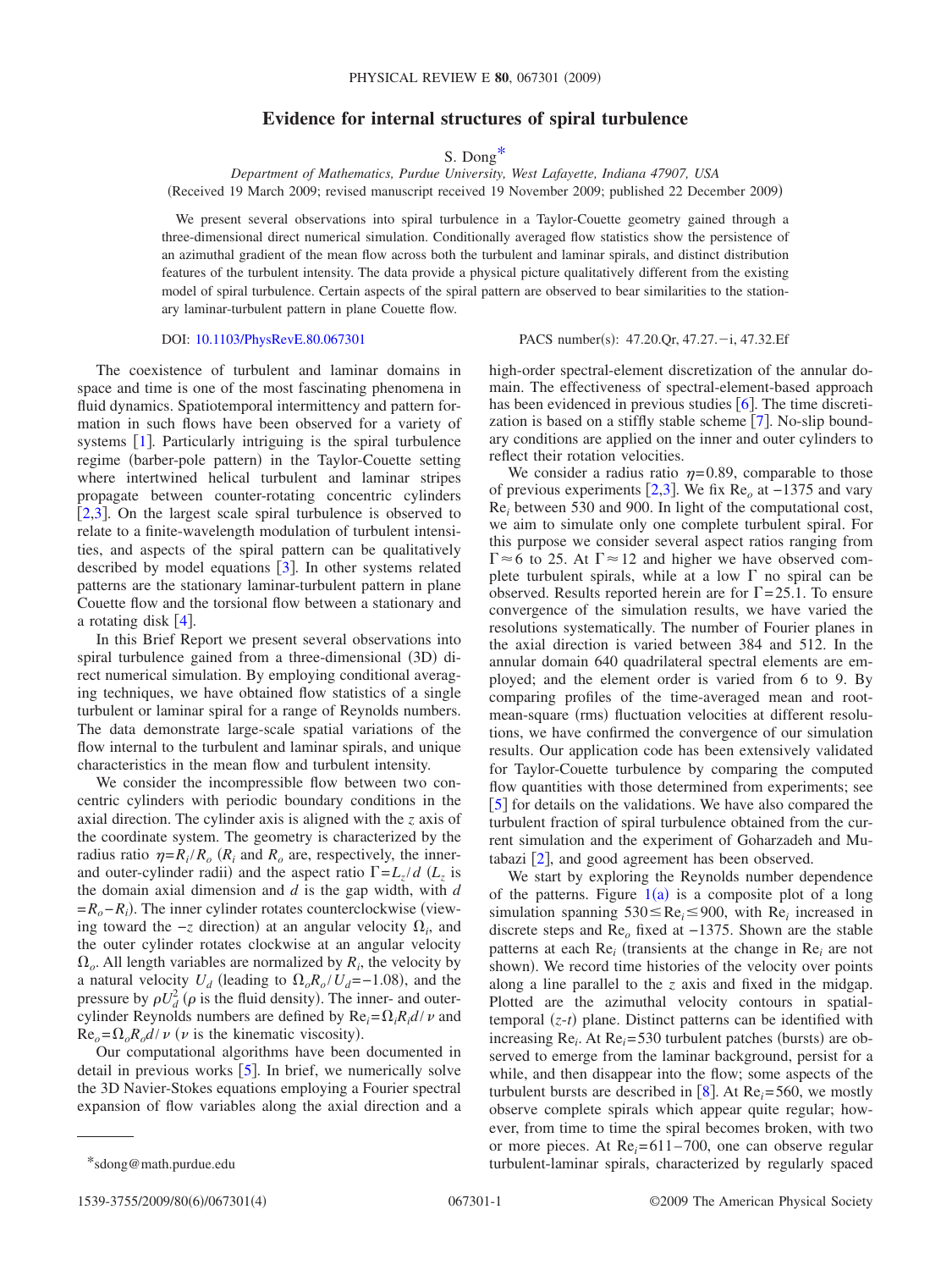<span id="page-1-0"></span>

FIG. 1. (Color online) Turbulent-laminar patterns. (a) Contours of azimuthal velocity in spatial  $(z)$  and temporal  $(t)$  planes. Time evolves horizontally with changes in Re*<sup>i</sup>* indicated at the top. Dark and blank regions, respectively, represent turbulent and laminar flows. (b) Instantaneous azimuthal velocity contours in a cylindrical grid surface showing the turbulent spiral at  $Re_i = 700$ . (c) Isosurface of conditionally averaged rms velocity magnitude  $u'/U_d = 0.14$  $(Re<sub>i</sub>=611).$ 

inclined stripes in Fig.  $1(a)$  $1(a)$ . As Re<sub>i</sub> increases to 750 and 800, the pattern becomes less recognizable, and turbulent fluctuations increasingly dominate the flow. At Re*i*= 900 the entire flow becomes turbulent, and no apparent large-scale pattern can be discerned.

We next focus on Re<sub>i</sub> values with well-defined spiral patterns. Figure  $1(b)$  $1(b)$  shows a typical turbulent-laminar spiral pattern from the simulation. We plot here the instantaneous azimuthal velocity contours in a grid surface (essentially cylindrical) near the midgap. One can observe that the turbulent and laminar regions form right-handed spirals. This plot is reminiscent of the photographs of turbulent spirals in previous experiments  $[2]$  $[2]$  $[2]$ . For all Re<sub>i</sub> considered here, the spiral pattern rotates clockwise, in the same direction as the outer cylinder, a point consistent with previous experiments  $[2,3]$  $[2,3]$  $[2,3]$  $[2,3]$ . Left-handed spirals have also been observed (e.g., at Re<sub>i</sub>  $= 611$ ). In current simulations, because both  $Re<sub>i</sub>$  and  $Re<sub>o</sub>$  are fixed and  $|Re_{o}|$  is low, we do not observe both types of spirals simultaneously in stable coexistence (transient coexistence has been observed). Andereck *et al*. [[2](#page-3-1)] noted that stable coexistence of both types might occur for large Re*<sup>o</sup>* values and with rapid increase in Re*<sup>i</sup>* .

To explore the statistical features of turbulent spirals, we have employed two types of conditional averaging techniques. The first type involves a whole-field averaging. Specifically, for a given Re*<sup>i</sup>* the rotation period of the spiral pattern is first determined by a Fourier transform of the velocity history data. The flow field at an instant  $t_0$  is considered as the base flow. We consider a moving coordinate system which coincides with the laboratory system at  $t_0$  and revolves around the *z* axis at the same angular frequency as the pattern. At time *t*, we rotate the flow field back to the base configuration (i.e., that at  $t_0$ ) based on  $(t-t_0)$  and the angular frequency. The rotated field is then accumulated to the base flow for averaging. With this technique the spiral pattern is essentially frozen in space, and its key statistical features can be exposed. Figure  $1(c)$  $1(c)$  shows an isosurface of the conditional rms velocity magnitude  $u'/U_d$ , where  $u'$ <br>  $= \sqrt{u_r'^2 + u_\theta'^2 + u_z'^2}$  ( $u_r'$ ,  $u_\theta$ , and  $u_z'$  denote the conditional rms velocity in radial, azimuthal, and axial directions). The isosurface reflects the shape of the 3D interface between the turbulent and laminar spirals. The domain enclosed by the isosurface marks the turbulent region, a helical band wrapping around the inner cylinder with certain subtle features. For example, its leading edge [the lower edge in Fig.  $1(c)$  $1(c)$  as it rotates clockwise is radially nearer to the outer cylinder, while the trailing edge is closer to the inner one, a topological feature that will become clearer later.

The other type is a spatiotemporal conditional averaging. It is applied to the spatial-temporal data [see Fig.  $1(a)$  $1(a)$ ], which provides a velocity time history at each axial location z. The turbulent (laminar) phases in the velocity histories at different *z*'s are not aligned in time, thus leading to the inclined stripes in Fig.  $1(a)$  $1(a)$ . For a given Re<sub>i</sub>, the average inclination angle of the stripe pattern in Fig.  $1(a)$  $1(a)$  is first determined, which provides the phase-shift information. The velocity history at a location  $z_0$  is considered as the base history. We then shift in time the velocity history at any *z* to align the turbulent phases with the base history, based on  $(z-z_0)$  and the stripe average inclination angle. The shifted data are accumulated to the base velocity history for averaging. This results in a velocity history, conditionally averaged over the points along the *z* direction. It is a periodic signal, with the rotation period of the spiral pattern as its period. We then shift in time this conditionally averaged velocity history and average over different periods.

The conditionally averaged statistics indicate the existence of internal structures of the spiral turbulence. First, an azimuthal velocity gradient,  $\partial \langle u_{\theta} \rangle / r \partial \theta$  ( $\langle u_{\theta} \rangle$  denotes conditional mean azimuthal velocity, and  $r$  and  $\theta$  are radial and azimuthal coordinates), persists across the turbulent and laminar spirals. Figure  $2(a)$  $2(a)$  shows several periods of the spatiotemporally averaged conditional mean and rms azimuthal velocity, together with an instantaneous base history at  $z_0$ . Alternating turbulent and laminar phases can be clearly distinguished. Most striking is the large systemic variation of the conditional mean velocity in the turbulent and laminar phases. Note that the onset of turbulent phase corresponds to the passing of the leading edge of a turbulent spiral over a fixed point in space, and the end of turbulent phase corresponds to the passing of the trailing edge. Therefore, Fig.  $2(a)$  $2(a)$  indicates that along the azimuthal direction the mean velocity experiences a substantial variation across the turbulent and laminar spirals. The trailing edge of a turbulent spiral has a notably higher mean velocity magnitude than the leading one. It is the reverse for a laminar spiral. This observation applies to all Re*<sup>i</sup>* studied here with well-defined spiral patterns.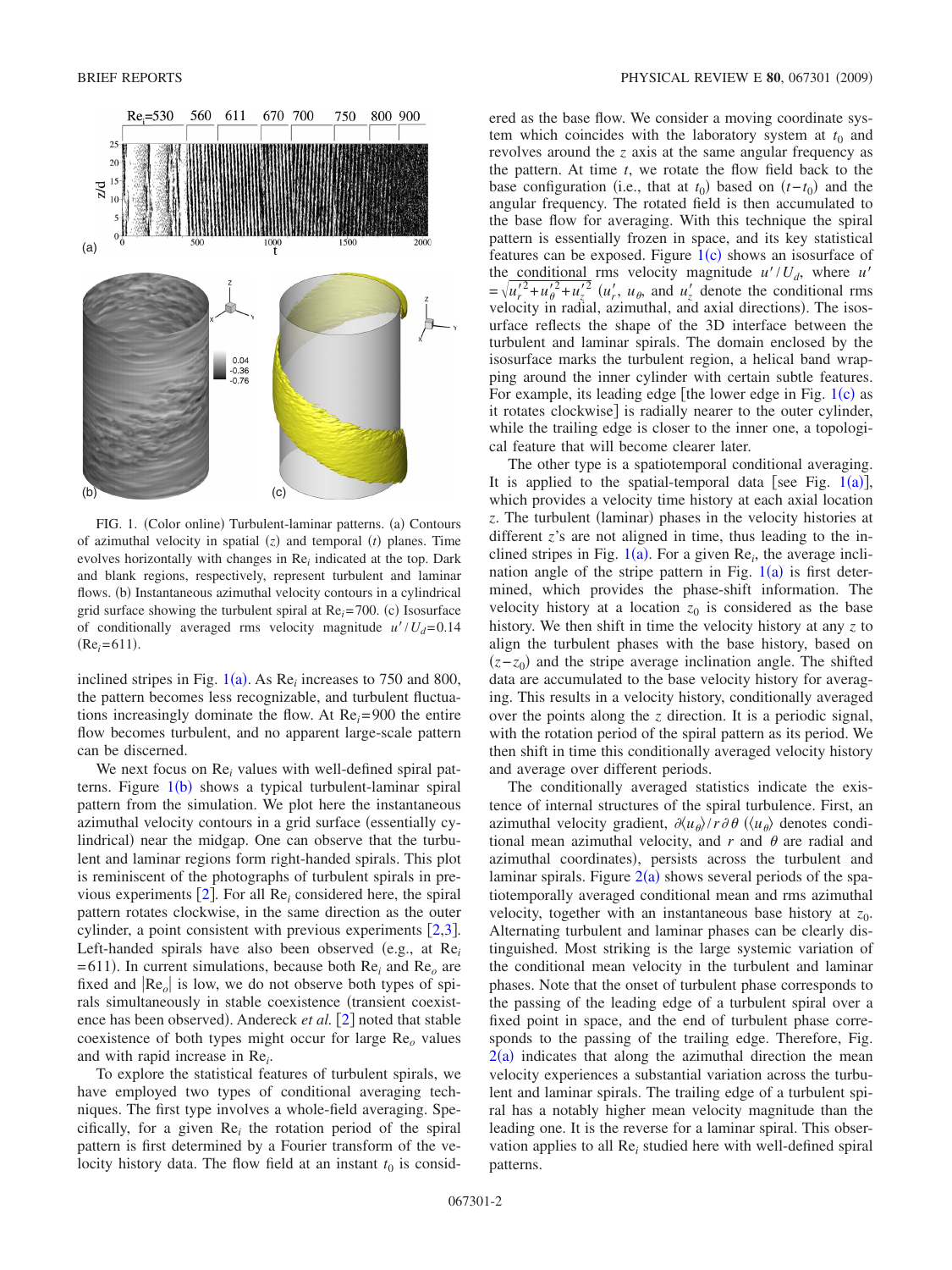<span id="page-2-0"></span>

FIG. 2. (Color online) Spatiotemporal conditional mean [red (dark) solid line], rms (purple dashed line), and instantaneous azimuthal [blue (light) solid line] (a) velocity  $(Re<sub>i</sub>=700)$  and (b) pressure  $(Re<sub>i</sub>=611)$  in the midgap. (c) Conditional mean azimuthal velocity profiles at turbulent and laminar spiral cores, and leading and trailing edges of turbulent spiral ( $Re_i = 611$ ).

This observation has a connection to the Hayot and Pomeau model  $\lceil 9 \rceil$  $\lceil 9 \rceil$  $\lceil 9 \rceil$  of spiral turbulence. When modeling the coexistence of stable laminar and turbulent domains of spiral turbulence using the Ginzburg-Landau equation, Hayot and Pomeau introduced a crucial nonlocal term, which leads to a stable domain structure, whereas without such a term no stable domains coexist. The model is based on two crucial assumptions: (1) the azimuthal dependence of the mean azimuthal velocity and (2) the presence of a mean azimuthal pressure gradient. It concludes that (1) the mean azimuthal pressure gradient has large magnitudes in both the laminar and turbulent regions and (2) a large Poiseuille flow component is present in the mean azimuthal velocity due to the mean pressure gradient. The large Poiseuille component has also been argued by Hegseth *et al.* [[3](#page-3-2)].

Our observation above is consistent with the first assumption that underpins the Hayot and Pomeau model. However, simulation results provide a physical picture qualitatively different than the model. To examine the pressure, we show in Fig.  $2(b)$  $2(b)$  the spatiotemporal conditional mean and rms pressure, and the instantaneous pressure history at  $z_0$ . The conditional mean pressure is essentially constant in the laminar phase and exhibits notable variations only in the turbulent phase. That is, the mean pressure is essentially constant across the laminar spiral and has a significant azimuthal gradient only in the turbulent spiral region. This is very different from the conclusion of the Hayot and Pomeau model. Figure  $2(c)$  $2(c)$  shows profiles (across the cylinder gap) of the conditionally averaged mean azimuthal velocity at several azimuthal locations: the leading edge, trailing edge, and the core of the turbulent spiral, as well as the core of the laminar spiral. Examination of these mean velocity profiles shows that the variation of the mean azimuthal velocity along the azimuthal direction has a rather involved characteristic and is not of Poiseuille flow type. Significant changes in the mean velocity tend to occur in only part of the cylinder gap. For example, from the turbulent spiral core to the trailing edge the mean azimuthal velocity has a significant increase in magnitude in the outer half of the gap, but essentially no change toward the inner half, while from the leading edge to the turbulent core the largest change occurs in the inner portion of the gap. Therefore, our simulation results suggest that significant mean azimuthal pressure gradient exists only in the turbulent spiral region, and that the azimuthal Poiseuille flow component from the Hayot and Pomeau model is not evident.

The second main observation about spiral turbulence is that the cores of turbulent and laminar spirals are demarcations of axially opposite flows in the mean sense. The mean axial flow tends to be away from the core of a turbulent spiral and toward the cores of adjacent laminar spirals. This is demonstrated in Figs.  $3(a)$  $3(a)$  and  $3(b)$ , which, respectively, show contours of the conditional mean axial velocity and conditional rms velocity magnitude  $u'/U_d$  in a radial-axial plane. One can observe that the core of the turbulent spiral marks an interface; on both sides the flow tends to be away from this interface. Similarly, the laminar spiral core marks another interface at which flows on both sides tend to be